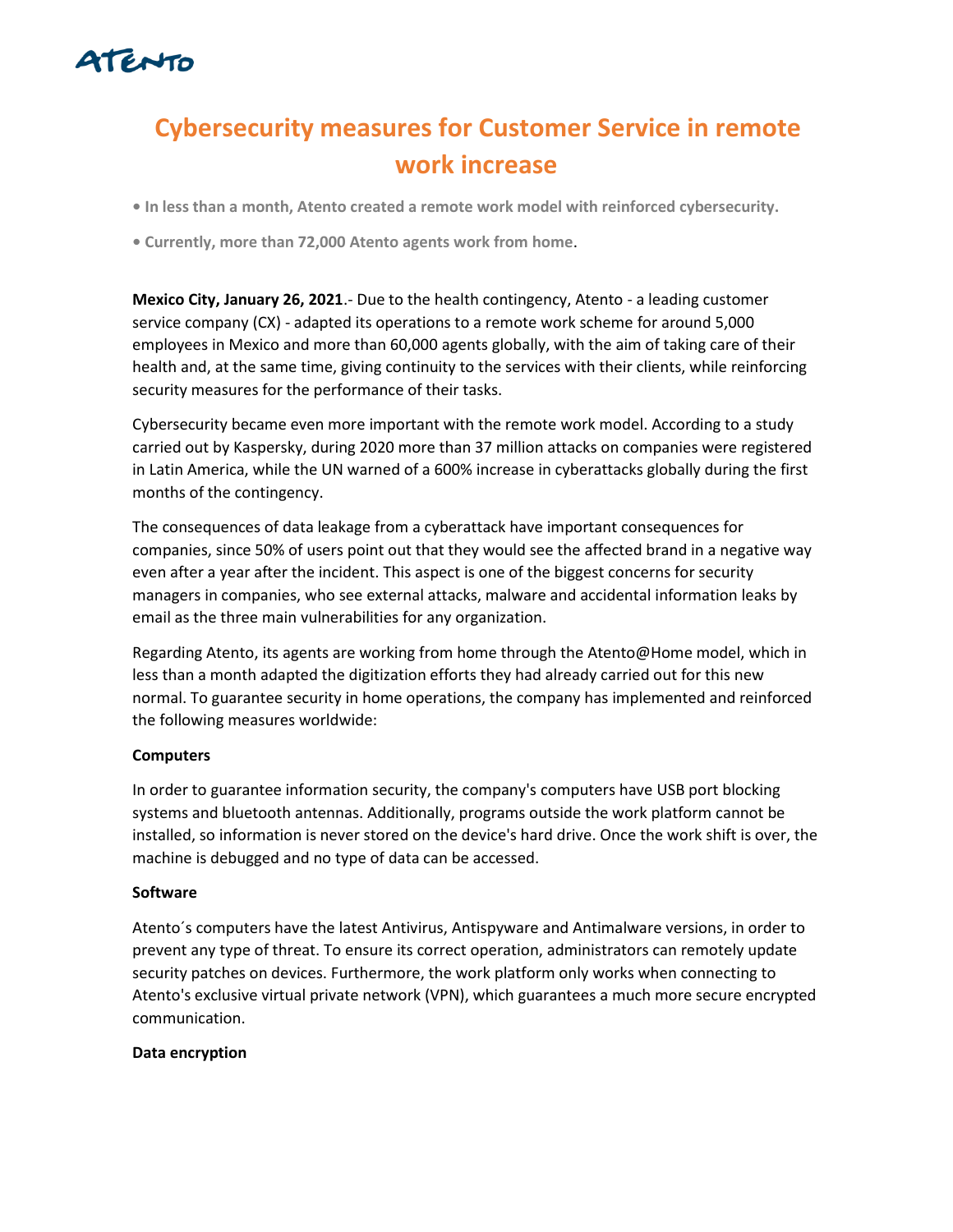# TENTO

Communication between agents, end customers and information management systems are endto-end encrypted, with the aim of protecting data from being intercepted by third parties, and guaranteeing that it reaches only those for whom it is intended.

# **Access**

The work platform can be only accessed through an approved and active login. In addition, a twostep authentication process is required in order to verify the agent´s identity. An SMS message with a code is sent to the agent in order to complete the login process. Agents have profiles that only allow them to see information of the campaign in which they work. Additionally, sensitive end-customer information can be hidden or "masked" to keep it safe.

## **Shifts**

In addition to the measures put in place to guarantee the identity of the agent when accessing the platform, the assigned profile defines the hours and days in which the agent can work, and access is blocked outside those hours. In addition, after 120 seconds of inactivity the system locks the session automatically.

## **Compliance**

To guarantee that all these cybersecurity measures are working correctly, as well as to monitor anomalies, there is a dedicated team, supported by analytical software, which alerts in case of irregular or suspicious behavior in the work systems.

#### **Screen watermark**

Which shows the IP address, time and date, and the user, among other control elements.

# **Agent geolocation with MFA token**

Multi-factor authentication process, including where the agent connects. If the agent is located anywhere else, the system gets blocked.

#### **Facial recognition**

Real-time screen monitoring with facial recognition. This biometric identity check guarantees that the person using the equipment is the agent.

#### **About Atento**

Atento is one of the five largest global providers for client relationship management and business process outsourcing services nearshoring for companies that carry out their activities in the United States. Since 1999, the company has developed its business model in 13 countries with a workforce of 150,000 employees. Atento has over 400 clients for which it provides a wide range of CRM/BPO services through multiple channels. Its clients are leading multinational companies in the technology, digital, telecommunications, finance, health, consumer and public administration sectors, amongst others. Atento trades under ATTO on the New York Stock Exchange. In 2019 Atento was recognized by Great Place to